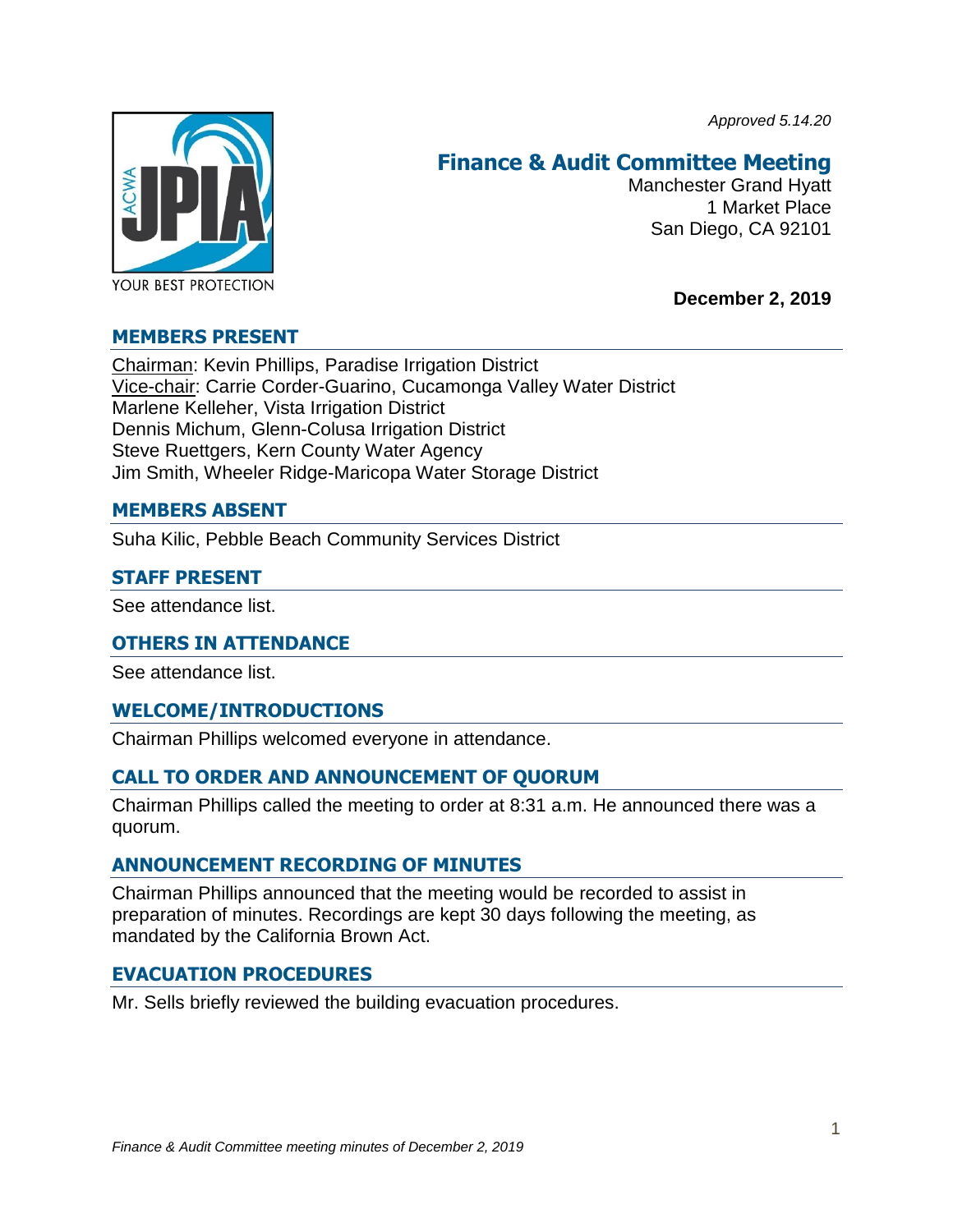## **PUBLIC COMMENT**

Chairman Phillips noted that, as the agenda stated, members of the public would be allowed to address the Finance & Audit Committee on any agenda item prior to the Committee's decision on that item. Comments on any issues on the agenda, or not on the agenda, were also welcomed. No comments were brought forward.

# **ADDITIONS TO OR DELETIONS FROM THE AGENDA**

Chairman Phillips asked for any additions to, or deletions from, the agenda; none requested.

## **APPROVAL OF MINUTES**

Chairman Phillips called for approval of the minutes of the September 9, 2019 meeting.

M/S/C (Guarino/Smith) (Corder-Guarino-Yes; Kelleher-Yes; Michum-Yes; Phillips-Yes; Ruettgers-Yes; Smith-Yes): That the Finance & Audit Committee approve the minutes of the September 9, 2019 meeting.

# **MEETINGS ATTENDED ON BEHALF OF THE JPIA**

None reported.

# **ACTUARY REPORT**

Mujtaba Datoo and Tracy Fleck, from Aon, presented an actuarial overview of the Liability, Property, and Workers' Compensation Programs. The discussion touched upon the outstanding liabilities for the Liability, Property, and Workers' Compensation Programs as of September 30, 2019, projected losses for the upcoming fiscal year, and a historical perspective.

# **CALIFORNIA WATER INSURANCE FUND INVESTMENT POLICY STATEMENT**

Mr. deBernardi stated that at the October 28, 2019 Captive Board meeting, the California Water Insurance Fund (CWIF) Investment Policy Statement was approved and sent to the Executive Committee for review on November 5, 2019. The Investment Policy was presented for the Finance & Audit Committee to review. The earnings target for the CWIF Investment Policy is 7% over a 20-year period. There was much discussion about the policy, with overall positive feedback.

## **CAPTIVE UPDATE**

Mr. Sells reported that since the last Finance & Audit Committee meeting, the following has transpired with the Captive:

- CWIF Received Certificate of Authority from State of Utah effective October 1, 2019.
- JPIA ceded approximately \$16 million of projected losses for the 10/1/19-20 Liability Program year to the CWIF effective October 1, 2019.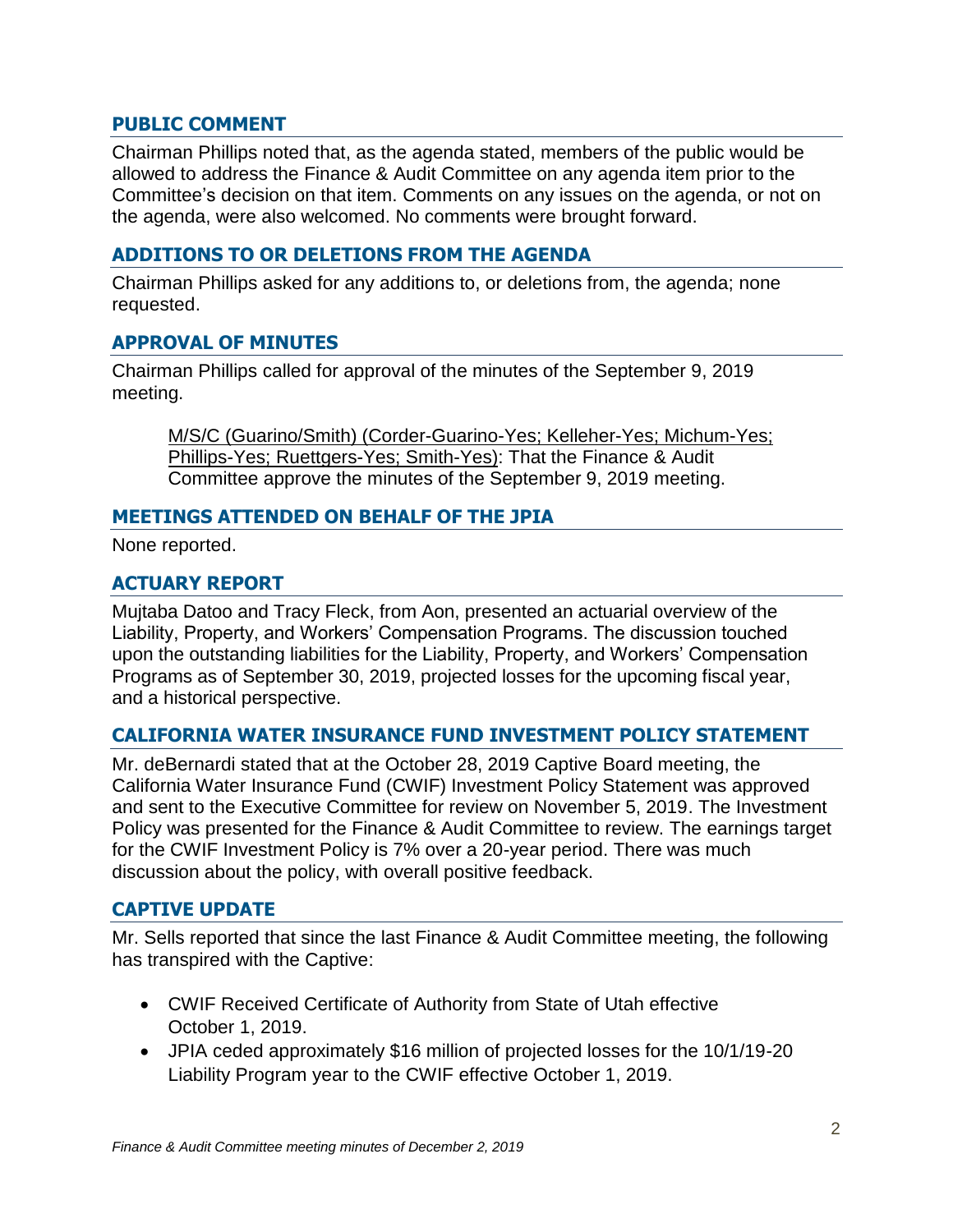- CWIF developed and approved Investment Policy Statement on October 28, 2019.
- Implementation of the CWIF Investment policy is expected to begin after January 1, 2020.

# **AUDIT UPDATE**

Ms. Sutton explained that each year the JPIA's annual financial statements are audited by an outside firm. The JPIA's current auditor is Gilbert Associates. The JPIA has incorporated technology from the auditor to electronically prepare for the review. All requested documents are sent to the auditors prior to their arrival on site. The auditors can then spend their time reviewing any questions they may have and finalizing the audit. This year's audit went smoothly and the field work was finished ahead of schedule.

## **MISCELLANEOUS**

Future Agenda Items None stated.

#### Availability for Upcoming Meeting

The next scheduled Finance & Audit Committee meeting is March 16, 2020 at 10:00 a.m. in the JPIA's Roseville office.

The Finance & Audit Committee meeting adjourned at 9:49 a.m.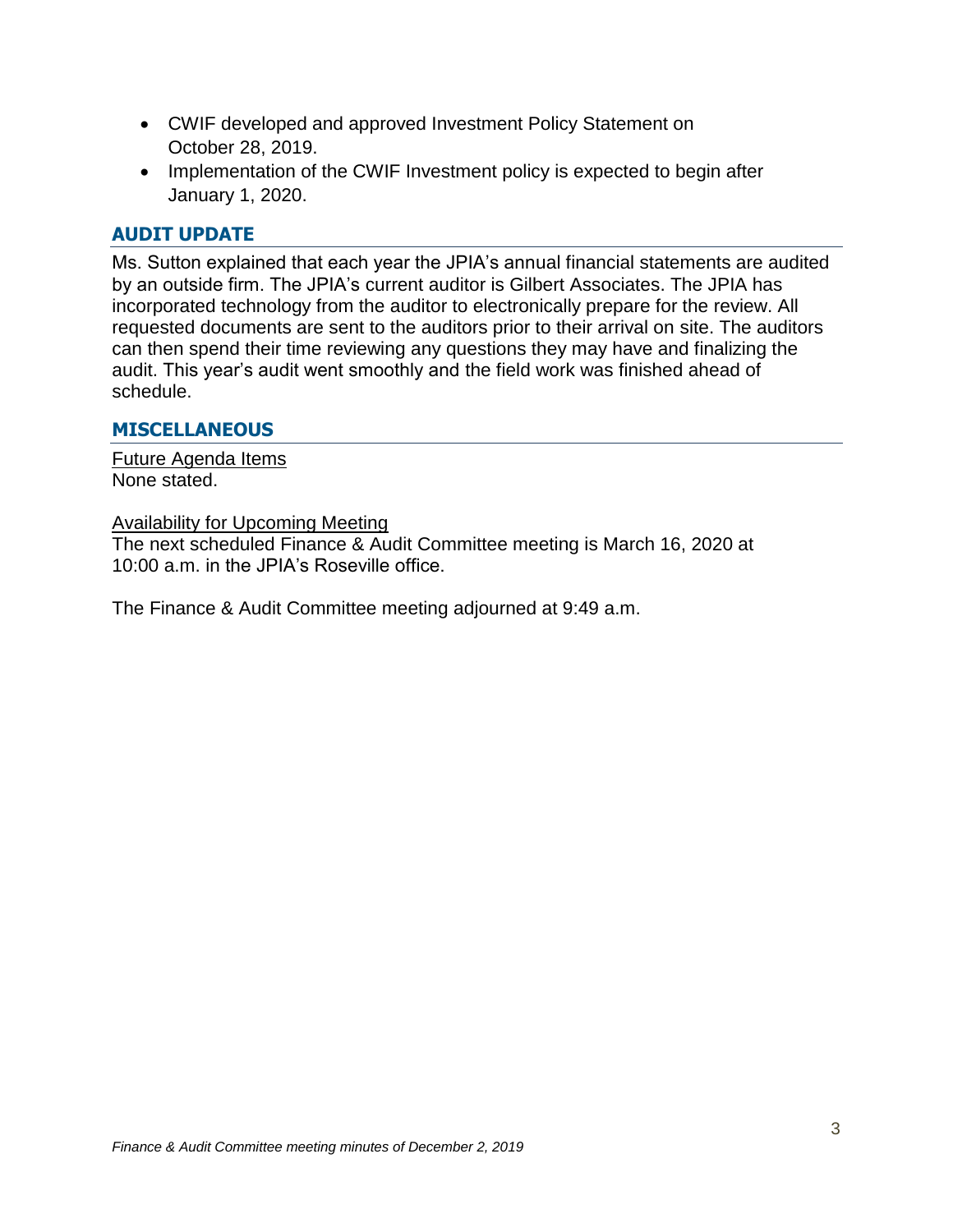# **ATTENDEES & JPIA STAFF IN ATTENDANCE – DECEMBER 2, 2019**

|                                            | <b>First</b>    |                   |                                      |
|--------------------------------------------|-----------------|-------------------|--------------------------------------|
| <b>District / Organization</b>             | <b>Name</b>     | <b>Last Name</b>  | <b>Position</b>                      |
| <b>ACWA</b>                                | David           | Eggerton          | <b>Executive Director</b>            |
| <b>ACWA</b>                                | Tiffany         | Giammona          | Director of Member Outreach          |
| <b>ACWA JPIA</b>                           | Chimene         | Camacho           | <b>HR Coordinator</b>                |
| <b>ACWA JPIA</b>                           | David           | deBernardi        | Director of Finance                  |
| ACWA JPIA                                  | Robert          | Greenfield        | <b>General Counsel</b>               |
| <b>ACWA JPIA</b>                           | Peter           | Kuchinsky         | <b>Lead Risk Control Advisor</b>     |
| ACWA JPIA                                  | Ethan           | Larson            | Administrative Assistant I           |
| ACWA JPIA                                  | Sylvia          | Robinson          | <b>Publications &amp; Web Editor</b> |
| <b>ACWA JPIA</b>                           | Andy            | Sells             | <b>Chief Executive Officer</b>       |
| <b>ACWA JPIA</b>                           | Patricia        | Slaven            | Director of HR/Admin.                |
| <b>ACWA JPIA</b>                           | Sandra          | Smith             | <b>Employee Benefits Manager</b>     |
| <b>ACWA JPIA</b>                           | Dianna          | Sutton            | Finance Manager                      |
| ACWA JPIA                                  | Karen           | Thesing           | Director of Insurance Services       |
| ACWA JPIA                                  | <b>Bobbette</b> | Wells             | Executive Assistant to the CEO       |
| Alameda County Water District              | John            | Weed              | Director                             |
| Alta Irrigation District                   | Marc            | Limas             | Alternate Director                   |
| Antelope Valley-East Kern Water Agency     | Patti           | Rose              | Human Resources                      |
| Bay Area Water S&C Agency                  | Tom             | Franch            | Water Resources Mgr.                 |
| Calleguas Municipal Water District         | Scott           | Quady             | Director                             |
| Calleguas Municipal Water District         | Thomas          | Slosson           | Alt. Director                        |
| Central Basin Municipal Water District     | Phil            | <b>Hawkins</b>    | Director                             |
| Contra Costa Water District                | <b>Bette</b>    | Boatmun           | Director                             |
| Crescenta Valley Water District            | Judy            | Tejeda            | Director                             |
| Cucamonga Valley Water District            | Carrie          | Guarino           | Asst. General Manager                |
| Cucamonga Valley Water District            | Kathy           | Tiegs             | Director                             |
| El Dorado Irrigation District              | Michael         | Raffety           | Director                             |
| Elsinore Valley Municipal Water District   | Phil            | Williams          | Director                             |
| Fresno Metropolitan Flood Control District | Ken             | Groom             | Director                             |
| Fresno Metropolitan Flood Control District | Alan            | Hoffman           | <b>General Manager</b>               |
| <b>Friant Power Authority</b>              | Carl            | Janzen            | Director                             |
| Glenn-Colusa Irrigation District           | Dennis          | Michum            | <b>Finance Director</b>              |
| <b>Helix Water District</b>                | Susan           | Doubrava          | Safety/Risk Administrator            |
| <b>Helix Water District</b>                | Daniel          | McMillan          | Director                             |
| Humboldt Bay Municipal Water District      | John            | Friedenbach       | <b>General Manager</b>               |
| Humboldt Bay Municipal Water District      | <b>Bruce</b>    | Rupp              | Director                             |
| Irvine Ranch Water District                | <b>Steve</b>    | LaMar             | <b>ACWA VP</b>                       |
| La Habra Heights County Water District     | Pam             | McVicar           | Director                             |
| Madera Irrigation District                 | Carl            | Janzen            | Director                             |
| Madera-Chowchilla Water & Power Authority  | Carl            | Janzen            | Director                             |
| Main San Gabriel Basin Watermaster         | Dan             | Arrighi           | <b>Director</b>                      |
| <b>Mesa Water District</b>                 | Fred            | <b>Bockmiller</b> | Director                             |
| Mid-Peninsula Water District               | Tammy           | <b>Rudock</b>     | <b>General Manager</b>               |
| North Coast Water District                 | Jack            | <b>Burgett</b>    | <b>Director</b>                      |
| <b>Orchard Dale Water District</b>         | Dennis          | Azevedo           | Director                             |
| <b>Orchard Dale Water District</b>         | Ed              | Castaneda         | <b>General Manager</b>               |
| Palmdale Water District                    | Vincent         | Dino              | Director                             |